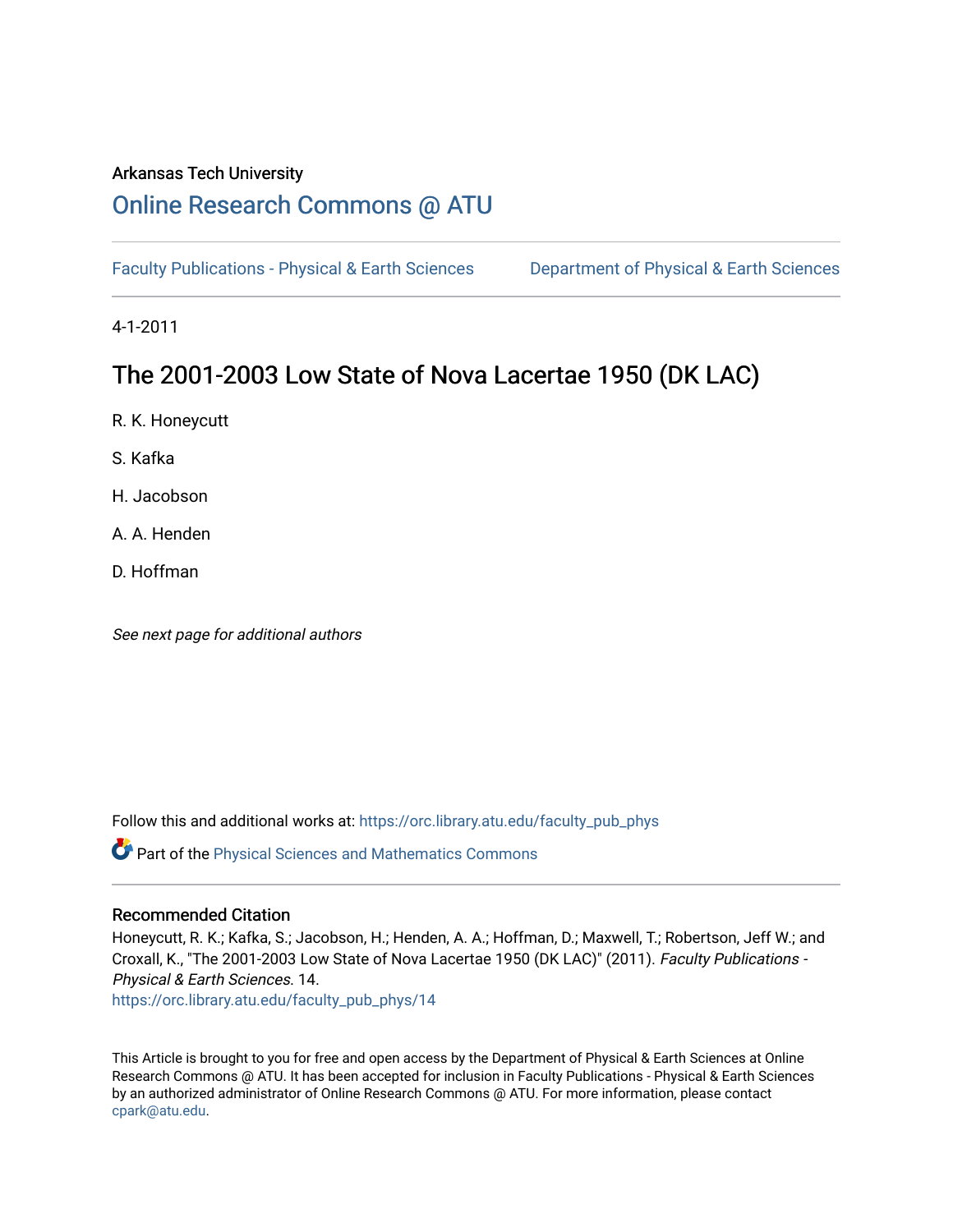# Authors

R. K. Honeycutt, S. Kafka, H. Jacobson, A. A. Henden, D. Hoffman, T. Maxwell, Jeff W. Robertson, and K. Croxall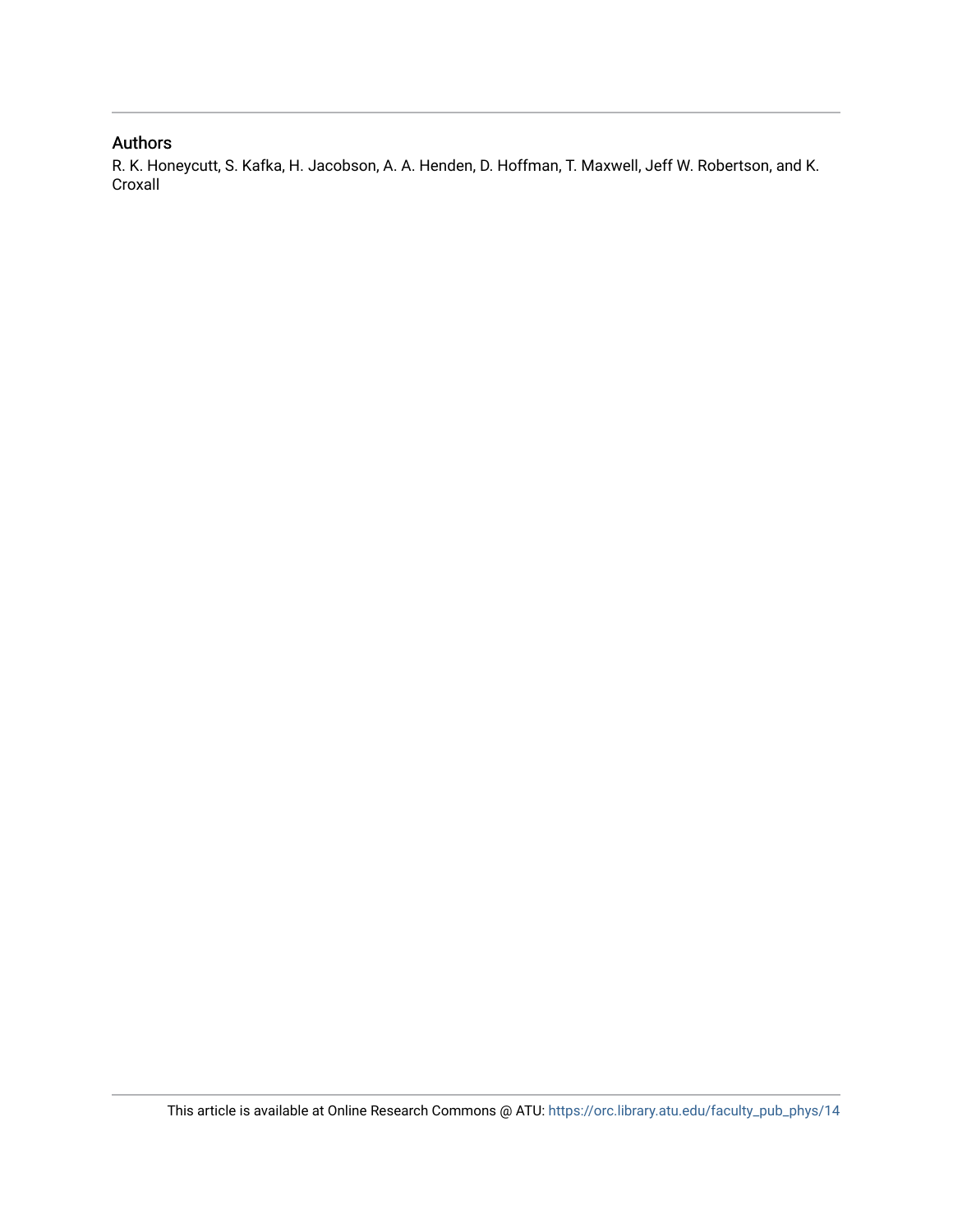# THE 2001–2003 LOW STATE OF NOVA LACERTAE 1950 (DK LAC)

R. K. HONEYCUTT<sup>1</sup>, S. KAFKA<sup>2</sup>, H. JACOBSON<sup>1,5</sup>, A. A. HENDEN<sup>3</sup>,

D. HOFFMAN<sup>1,6</sup>, T. MAXWELL<sup>1</sup>, J. W. ROBERTSON<sup>4</sup>, AND K. CROXALL<sup>1,7</sup>

<span id="page-2-0"></span><sup>1</sup> Astronomy Department, Indiana University, Swain Hall West, Bloomington, IN 47405, USA; [honey@astro.indiana.edu,](mailto:honey@astro.indiana.edu) [jacob189@msu.edu,](mailto:jacob189@msu.edu) dhoffman@nmsu.edu, tmaxwell@astro.indiana.edu, kevin.croxall@utoledo.edu

<sup>2</sup> Department of Terrestrial Magnetism, Carnegie Institute of Washington, 5241 Broad Branch Rd. NW, Washington, DC 2001, USA; [skafka@dtm.ciw.edu](mailto:skafka@dtm.ciw.edu)<br><sup>3</sup> American Association of Variable Star Observers, 49 Bay State Rd., Cambr

*Received 2010 November 4; accepted 2011 January 31; published 2011 March 7*

## ABSTRACT

We report on extensive photometry of DK Lac obtained during the interval 1990–2009, which includes a 2 mag low state during 2001–2003. Much of the photometry consists of exposures obtained with a typical spacing of several days, but also includes 26 sequences of continuous photometry each lasting 2–7 hr. We find no evidence for periodicities in our data. We do find that the random variations in the low state are approximately twice those in the high state, when expressed in magnitudes. The lack of orbital-timescale variations is attributed to the nearly face-on presentation of the disk. There is a 0.2 mag decline in the high-state brightness of the system over 19 years, which is consistent with the behavior of other old novae in the decades following outburst. High-state spectra are also presented and discussed. We find that the equivalent width of H*α* falls by about double from 1991 to 2008. The photometric properties are discussed in the context of the hibernation scenario for the behavior of novae between outbursts, in which we conclude that low states in old novae are probably unrelated to their possible entrance into hibernation.

*Key words:* novae, cataclysmic variables – stars: individual (DK Lac)

*Online-only material:* machine-readable and VO tables

### 1. INTRODUCTION

DK Lac was a moderately fast  $(t_3 = 32 \text{ day})$  nova in 1950, reaching  $V = 6$  mag. The nova light curve developed small eruptions midway down the decline (e.g., Ribbe [1951\)](#page-10-0), and the nebulae was spatially resolved (barely) by Cohen [\(1985\)](#page-10-0) and by Slavin et al. [\(1995\)](#page-10-0); otherwise DK Lac has rather undistinguished nova properties (Duerbeck [1981\)](#page-10-0) and is not well studied in its post-nova stage. As far as we are aware there has not been an orbital period study (spectroscopic or photometric) for DK Lac.

Nova-like (NL) cataclysmic variables (CVs) sometimes fade by 1–4 mag, remaining low from months to years; these are known as VY Scl stars. The VY Scl phenomenon is thought to be due to a cessation or diminution of the mass transfer from the secondary star to the white dwarf, temporarily robbing the system of its accretion luminosity. In 2001 the autonomous 0.41 m telescope at Indiana University found that DK Lac had entered a low state (Henden et al. [2001\)](#page-10-0), which lasted about 3 years. A preliminary report on this low state, based on partial data available at that time, appeared in Hoffman et al. [\(2003\)](#page-10-0). This current paper reports on nearly 20 years of sampled DK Lac photometry surrounding this low state, plus continuous photometric sequences on numerous nights during both the low state and the subsequent return to the high state. We also report on spectra acquired during the high state. The DK Lac low state studied here is of interest because it is one of the

very few old nova to have displayed VY-Scl-like behavior. The character of the low state therefore bears on how novae behave between nova outbursts and whether they have long intervals of hibernation (Shara [1989\)](#page-10-0) between nova eruptions, without accretion luminosity.

#### 2. DATA ACQUISITION AND REDUCTION

#### *2.1. Photometry*

Our DK Lac photometry is of two types. First, we have long-term monitoring at a typical cadence of two to three observations per week, obtained mostly with the local Indiana automated photometric telescopes. This program, operating nearly continuously since 1990, is mostly used to monitor ∼120 NL and old nova CVs for low states, both for what can be learned from the photometry itself (e.g., Honeycutt et al. [1994;](#page-10-0) Honeycutt & Kafka [2004;](#page-10-0) Kafka & Honeycutt [2005\)](#page-10-0) and to trigger low-state spectrographic studies (e.g., Kafka et al. [2005a,](#page-10-0) [2006,](#page-10-0) [2008\)](#page-10-0) as well as trigger more intensive low-state photometry (e.g., Kafka et al. [2005a,](#page-10-0) [2005b,](#page-10-0) [2007,](#page-10-0) [2008\)](#page-10-0). To ensure good time coverage, the Indiana telescopes are fully automated for autonomous operation, including open-up/closedown decisions, dynamic scheduling, liquid nitrogen autofills, acquisition of daily bias and flats, and data reduction. No comprehensive description of these systems was ever published, but much of the technical details (Honeycutt et al. [1990,](#page-10-0) [1994a;](#page-10-0) Honeycutt [1992;](#page-10-0) Honeycutt & Turner [1992\)](#page-10-0) as well as motivations and strategies (Honeycutt [1994;](#page-10-0) Honeycutt et al. [1994b,](#page-10-0) [1994;](#page-10-0) Robertson et al. [1995;](#page-10-0) Honeycutt & Kafka [2004;](#page-10-0) Kafka & Honeycutt [2005\)](#page-10-0) are available.

The second variety of our DK Lac photometry consists of continuous monitoring in sequences lasting 2–7 hr each. These data were mostly acquired in attended mode using a variety

<sup>5</sup> Current address: Department of Physics and Astronomy, Michigan State University, East Lansing, MI 48824-4540, USA.

<sup>6</sup> Current address: Astronomy Department, New Mexico State University, P.O. Box 30001, Las Cruces, NM 88030-8001, USA.

<sup>7</sup> Current address: Department of Physics & Astronomy, University of Toledo, Toledo, OH 43606, USA.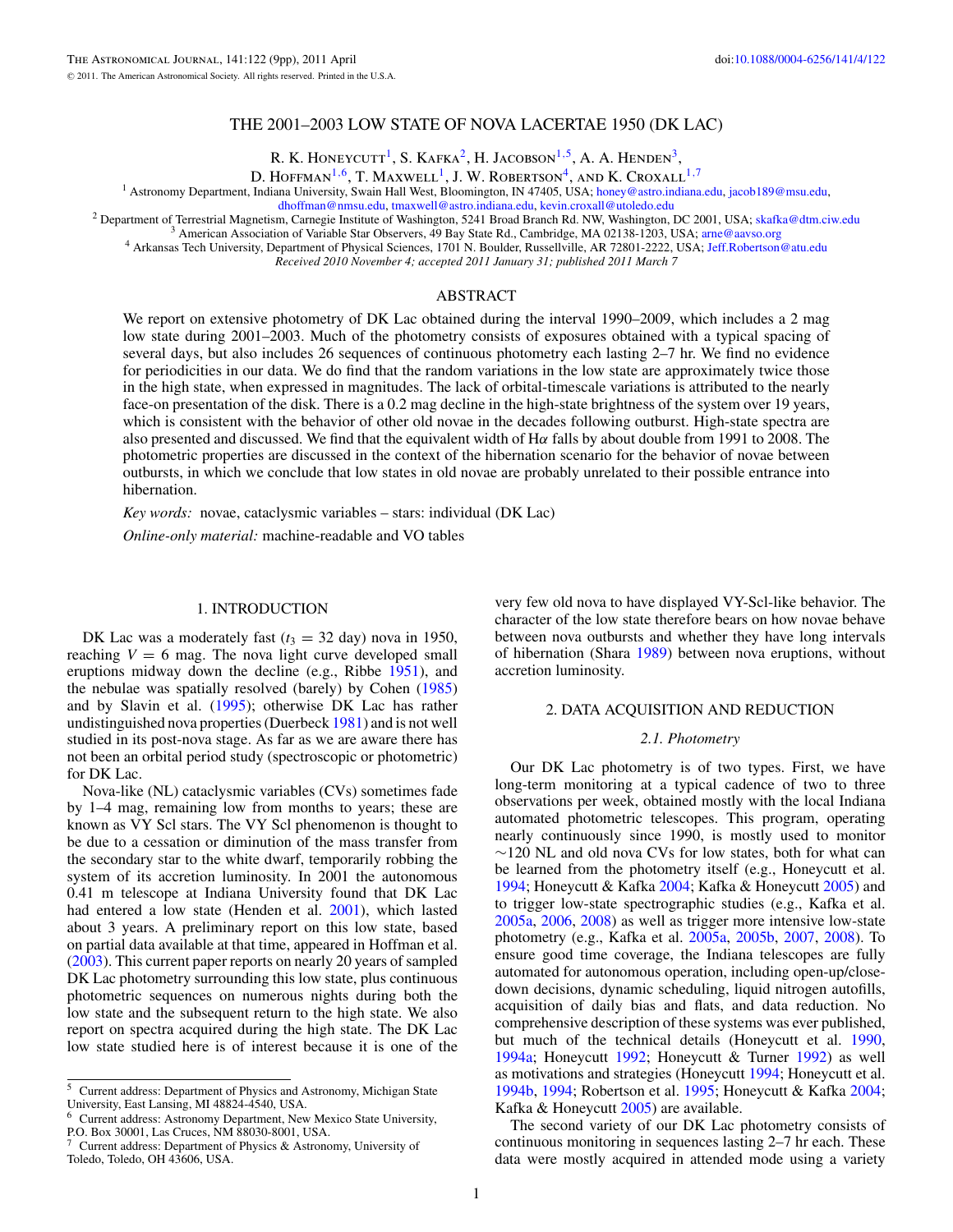<span id="page-3-0"></span>

| Seq.     | UT             | JD         | Telescopes    | Filters               | Time(s)     | No. of Exposures | Duration          |
|----------|----------------|------------|---------------|-----------------------|-------------|------------------|-------------------|
|          | 1990 Nov 12 to | 2448207 to | IU 0.41 m     | V                     | 240         | 739              | 14.1 yr           |
|          | 2004 Dec 4     | 2453343    |               |                       |             |                  |                   |
|          | 2006 Aug 23 to | 2453947 to | IU 1.25 m     | V, C                  | 150         | 251              | 2.8 <sub>yr</sub> |
|          | 2009 May 21    | 2454972    |               |                       |             |                  |                   |
| $01 - 1$ | 2001 Dec 18    | 2452261    | USNO/FS 1.0 m | V                     | 120         | 54               | 3.4 hr            |
| $01-2$   | 2001 Dec 20    | 2452263    | USNO/FS 1.0 m | V                     | 120         | 50               | 3.1 <sub>hr</sub> |
| $02-1$   | 2002 Jan 7     | 2452281    | USNO/FS 1.0 m | V                     | 120         | 60               | 2.7 <sub>hr</sub> |
| $03-1$   | 2003 Jun 29    | 2452819    | WIYN 0.91 m   | V                     | $90 - 150$  | 55               | 3.3 hr            |
| $03-2$   | 2003 Jun 30    | 2452820    | WIYN 0.91 m   | V                     | $120 - 240$ | 63               | 4.6 hr            |
| $03-3$   | 2003 Jul 2     | 2452822    | WIYN 0.91 m   | V                     | $100 - 500$ | 35               | 4.1 hr            |
| $03-4$   | 2003 Jul 3     | 2452823    | WIYN 0.91 m   | V                     | 100         | 87               | 4.2 hr            |
| $03-5$   | 2003 Jul 10    | 2452830    | WIYN 0.91 m   | V                     | 180         | 40               | 3.0 hr            |
| $03-6$   | 2003 Jul 11    | 2452831    | WIYN 0.91 m   | V                     | 180         | 33               | 3.4 hr            |
| $03 - 7$ | 2003 Jul 16    | 2452836    | WIYN 0.91 m   | V                     | 180         | 26               | 2.8 <sub>hr</sub> |
| $04-1$   | 2004 Jun 29    | 2453185    | WIY 0.91 m    | V                     | 60          | 43               | 1.6 <sub>hr</sub> |
| $04-2$   | 2004 Jul 3     | 2453189    | WIY 0.91 m    | V                     | 60          | 18               | 0.9 <sub>hr</sub> |
| $04-3$   | 2004 Jul 5     | 2453191    | WIY 0.91 m    | V                     | 60          | 70               | 2.4 hr            |
| $06-1$   | 2006 Sep 30    | 2454008    | WIY 0.91 m    | V                     | 120         | 35               | 2.0 <sub>hr</sub> |
| $06-2$   | 2006 Oct 1     | 2454009    | WIY 0.91 m    | V                     | 120-300     | 109              | 7.0 <sub>hr</sub> |
| $06-3$   | 2006 Sep 3     | 2454011    | WIY 0.91 m    | V                     | 120-300     | 77               | 7.0 hr            |
| $06 - 4$ | 2006 Oct 4     | 2454012    | WIY 0.91 m    | V                     | 120-300     | 18               | 1.3 <sub>hr</sub> |
| $06-5$   | 2006 Oct 5     | 2454013    | WIY 0.91 m    | V                     | 120-300     | 40               | 4.0 hr            |
| $07-1$   | 2007 Aug 18    | 2454330    | IU 1.25 m     | V                     | 180         | 70               | 4.6 hr            |
| $07 - 2$ | 2007 Sep 4     | 2454347    | IU 1.25 m     | $\mathcal{C}_{0}^{0}$ | 180         | 70               | 4.7 hr            |
| $07-3$   | 2007 Sep 14    | 2454357    | IU 1.25 m     | $\mathcal{C}_{0}$     | 180         | 68               | 4.6 hr            |
| $07 - 4$ | 2007 Oct 7     | 2454380    | IU 1.25 m     | $\mathcal{C}_{0}^{0}$ | 120         | 63               | 2.7 <sub>hr</sub> |
| $07 - 5$ | 2007 Oct 10    | 2454383    | IU 1.25 m     | $\mathcal{C}_{0}$     | 120         | 65               | 3.9 hr            |
| $08 - 1$ | 2008 Oct 3     | 2454742    | IU 1.25 m     | $\mathcal{C}_{0}^{0}$ | 150         | 46               | 4.5 hr            |
| $08-2$   | 2008 Oct 4     | 2454743    | IU 1.25 m     | $\mathcal{C}_{0}$     | 150         | 20               | 2.4 hr            |
| $08-3$   | 2008 Oct 5     | 2454744    | IU 1.25 m     | $\overline{C}$        | 150         | 41               | 4.3 hr            |
|          |                |            |               |                       |             |                  |                   |

**Table 1** Photometry Log

of telescopes and observers. The motivation for the monitoring was twofold: (1) it was hoped that the orbital period might be revealed, and (2) the low-state photometric behavior of VY Scl stars on timescales of minutes to tens of minutes is not well defined, with several interesting effects to be explored. For example, in the low state of some CVs one sometimes sees 0.6 mag flares lasting 10–20 minutes, which have been attributed to either stellar flares on the M dwarf donor star or mass transfer bursts (e.g., Honeycutt & Kafka [2004,](#page-10-0) and references therein).

Table 1 is a log of the photometric observations. Column 1 is a sequence designation (provided only for continuous exposures on a given night). Column 2 gives the date (or the date range), while Column 3 provides similar information for the JD. Column 4 is the telescope, Column 5 is the filter, Column 6 is the exposure time in seconds, Column 7 is the number of useable exposures, and Column 8 is the duration of the data stream.

The long-term photometry was acquired and processed in two different Indiana University (IU) observing programs. The first program is an unattended, autonomous 0.41 m telescope in central Indiana, informally called RoboScope. This telescope collected *V*-band exposures of DK Lac for about 14 years, 1990–2004 (the first entry in Table 1). Flats and other detector calibration data were automatically acquired and applied after each exposure, followed by aperture photometry and field identification, all using custom software (Honeycutt & Turner [1992\)](#page-10-0). Final photometric reductions were done using the incomplete ensemble technique contained in Astrovar, which is a custom package based on the technique described in Honeycutt [\(1992\)](#page-10-0), but with the addition of a graphical user interface. The second program for the long-term photometry used an unattended, autonomous 1.25 m telescope at the same site as RoboScope (the

second entry in Table [2\)](#page-4-0). DK Lac exposures were acquired by this telescope for nearly three years, 2006–2009. The real-time data reductions used for the RoboScope data were tightly integrated into our old VMS operating system, while the 1.25 m telescope is Linux based. The 1.25 m data were therefore reduced using a batch pipeline (not real time) consisting of  $IRAF<sup>8</sup>$ routines for detector calibrations, followed by the application of SExtractor.<sup>9</sup> The light curves were then generated using Astrovar. The IU 1.25 m exposures of DK Lac were acquired during commissioning of the instrumentation. The nightly dome flats gave poor results, and we did not have twilight flats on most nights. Therefore, we used median sky flats constructed from all the exposures in a given filter (typically 25–75) on a given (or adjacent) night. We had significant dark current from the thermoelectrically cooled CCD that was in service on the IU 1.25 m at this time, which somewhat degraded the signal to noise ratio (S*/*N). The errors for the 1.25 m DK Lac data are typically  $0.025$  mag, about  $2 \times$  the expected error if we had been able to use high S*/*N dome flats and if the dark current was negligible. The IU 1.25 m exposures of DK Lac began with the *V* filter, but later (after JD 2454330) switched to a Clear (*C*) filter. However, we have no secondary standards for the *C* filter so the *V* standards were used instead. This has little effect on the differential light curve, but does introduce some additional uncertainty into the zero point.

<sup>8</sup> IRAF is distributed by the National Optical Astronomy Observatory, which is operated by the Association of Universities for Research in Astronomy, Inc., under cooperative agreement with the National Science Foundation. SExtractor is a source detection and photometry package described by

Bertin & Arnouts [\(1996\)](#page-10-0). It is available from [http://terapix.iap.fr/soft/sextractor/.](http://terapix.iap.fr/soft/sextractor/)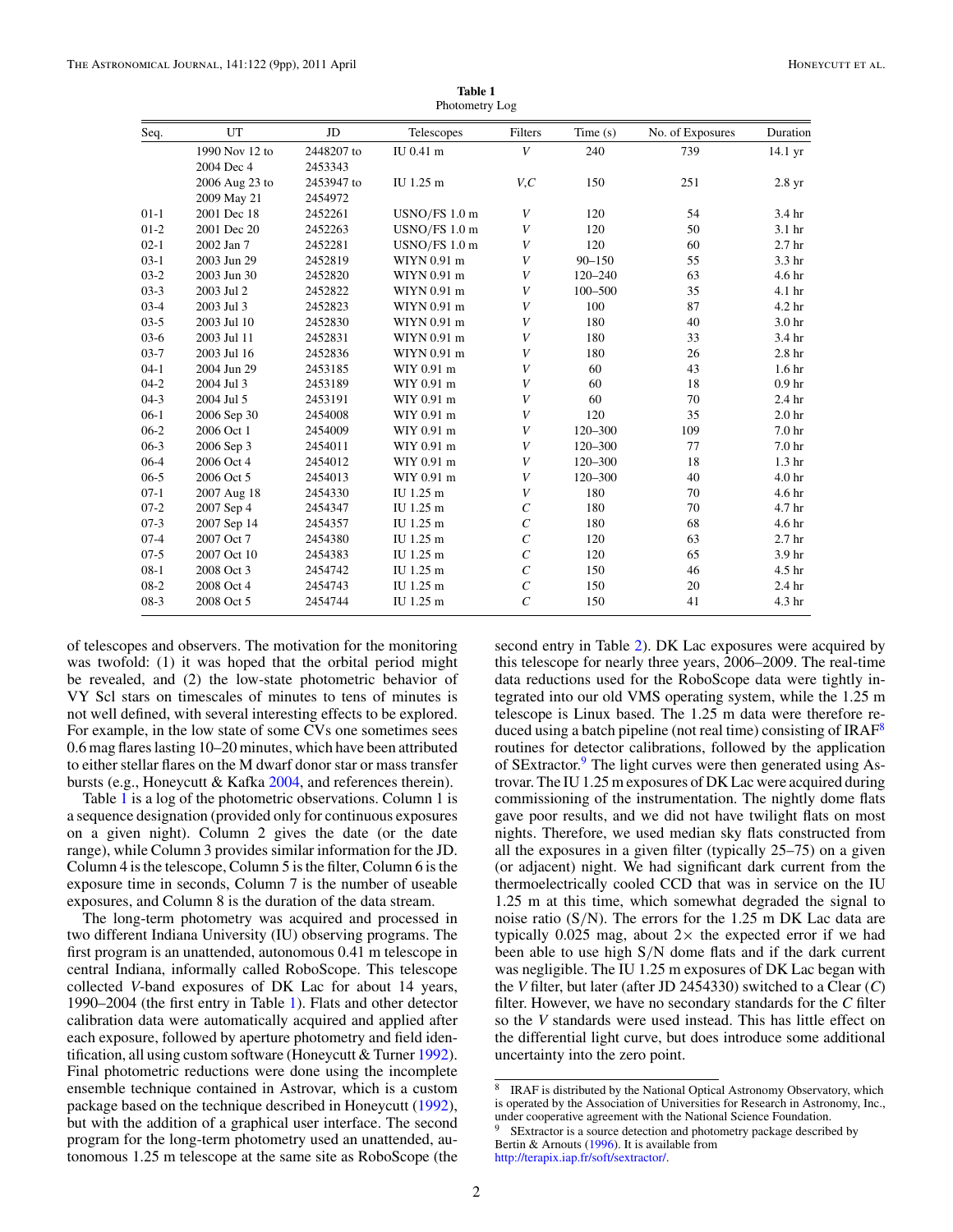**Table 2** Magnitudes for DK Lac

<span id="page-4-0"></span>

| JD            | V      | Error | Source    |
|---------------|--------|-------|-----------|
| 2448207.68948 | 16.943 | 0.034 | RoboS     |
| 2448208.63269 | 16.841 | 0.031 | RoboS     |
| 2448208.76882 | 16.862 | 0.044 | RoboS     |
| 2448209.64547 | 16.938 | 0.031 | RoboS     |
| 2448209.73172 | 16.923 | 0.040 | RoboS     |
| 2448209.80370 | 16.899 | 0.048 | RoboS     |
| 2448233.72259 | 17.054 | 0.063 | RoboS     |
| 2448234.61401 | 16.919 | 0.044 | RoboS     |
| 2448234.71393 | 16.872 | 0.052 | RoboS     |
| 2448235.58032 | 16.907 | 0.039 | RoboS     |
|               |        |       |           |
|               |        |       |           |
|               |        |       |           |
| 2454972.82035 | 17.130 | 0.029 | II 1.25 m |
|               |        |       |           |

(This table is available in its entirety in a machine-readable and Virtual Observatory (VO) forms in the online journal. A portion is shown here for guidance regarding its form and content.)

The DK Lac exposures which consist of continuous (or nearly continuous) sequences on a given night (as opposed to the much more widely spaced automated long-term photometry) originated from three different observing programs. First, we have *V*-band sequences on three nights in 2001 from the 1.0 m telescope at the U. S. Naval Observatory, Flagstaff Station (USNO/FS; entries 01-1 to 02-1 in Table [1\)](#page-3-0). These images were reduced using IRAF routines for both detector calibrations and aperture photometry. Next we have *V*-band sequences on 15 different nights 2001–2006 using the 0.91 m WIYN $^{10}$ telescope at Kitt Peak (entries 03-1 to 06-5 in Table [1\)](#page-3-0). Most of these images were reduced using IRAF for both detector calibrations and aperture photometry. However, a few sequences used Cmuniwin,<sup>11</sup> a PC (Windows) based photometry package originally developed by Hroch [\(1998\)](#page-10-0). These 0.91 m WIYN sequences were often (but not always) implemented as backup programs for use on non-photometric nights, and therefore sometimes have gaps due to passing clouds. Finally, we have sequences on eight nights 2007–2008 obtained with the IU 1.25 m telescope (entries 07-1 to 08-3 in Table [1\)](#page-3-0), using the same reduction pipeline described earlier for the long-term photometry of DK Lac on this telescope.

We also have occasional DK Lac exposures (not parts of sequences) from the USNO*/*FS 1.0 m telescope, from the WIYN 0.91 m telescope, and from the Tenagra Observatory<sup>12</sup> 0.8 m telescope in southern Arizona; these occasional measures have been incorporated into our long-term light curve.

The last reduction stage for all the DK Lac data used Astrovar, which provides photometric errors based on the repeatability of non-variable stars as a function of instrumental magnitude. These errors are for differential magnitudes with respect to the ensemble, which for DK Lac consisted of 86 nearby stars. All of the DK Lac photometry used the secondary standards found in Henden & Honeycutt [\(1997\)](#page-10-0) to establish the zero point. The error in this zero point is typically ∼0.015 mag. The RoboScope data and the USNO*/*FS data have been transformed

Wisconsin–Madison, Indiana University, Yale University, and the National



**Figure 1.** Full light curve of DK Lac from 1990 November 12 to 2009 May 21. The contribution of the companion star has been removed (see the text for details). Error bars have been omitted for clarity. The upper limit symbols during the 2001–2003 low state are from RoboScope. The vertical clusters of unresolved points labeled 01 through 08 are continuous sequences of exposures, typically obtained on several successive or nearly successive nights. The sequence root number is the last two digits of the year. A serial number is appended to the sequence root to form the sequence number column in Table [1,](#page-3-0) and this notation is preserved for plots of the individual sequences (Figures [3](#page-6-0) and [4\)](#page-6-0).

to the standard *UBV* system using transformation coefficients evaluated from regular *B*,*V* observations of standard star fields. In applying this transformation we assumed a color for DK Lac of 0.0 because *B* measures were usually not available for DK Lac; this approximation will introduce some additional error into the zero point. Finally, no transformations were applied for the WIYN 0.91 m data or for the IU 1.25 m data (neither *V* nor *C*), resulting in additional zero-point error for that data. Overall we estimate that the zero-point error is  $\leq 0.05$  mag for all the data and significantly less for most of the data.

DK Lac has a faint companion  $\sim$ 5" east. On a low-state USNO*/*FS 1.0 m image acquired 2001 December 17 UT  $(JD = 2452260.70278)$  in good seeing, these two stars were measured separately using DAOPhot point-spread function (PSF) photometry in IRAF, with the following results: DK Lac  $V = 19.36 \pm 0.03$ ,  $B - V = -0.17 \pm 0.03$ ; Companion  $V = 19.56 \pm 0.03$ ,  $B - V = 1.40 \pm 0.09$ . In combined light, the companion contributes ∼30%–50% of the *V*-band low-state light (depending on the variable low-state brightness of DK Lac) and ∼9% of the high-state light. It was not practical to do PSF photometry on all our images because the two stars are not resolved in poor seeing nor when the system is in the high state. Therefore, we chose to use a numerical diaphragm for DK Lac that includes both stars and correct the resulting magnitude for the contribution of the companion. This means that our high-state magnitudes are ∼0.10 mag fainter than the magnitudes which other observers might report for the same high-state epoch, if they are unaware of the contribution from the companion.

Figure 1 shows our full light curve (with 2304 points plus 92 limits), where we have plotted the magnitudes corrected

<sup>10</sup> The WIYN Observatory is a joint facility of the University of

Optical Astronomy Observatory

<sup>11</sup> <http://integral.sci.muni.cz/>

<sup>12</sup> <http://www.tenagraobservatories.com/>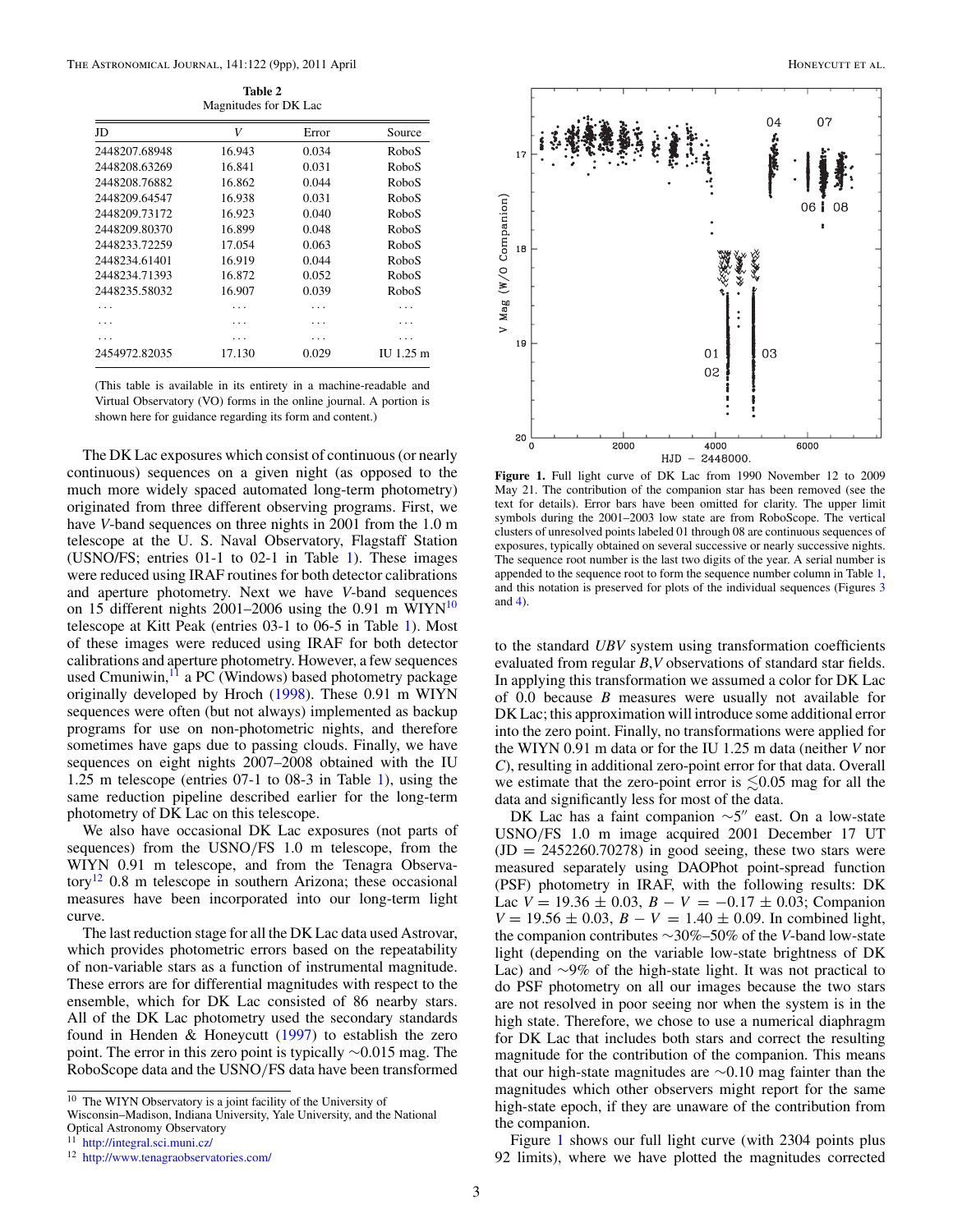<span id="page-5-0"></span>

**Figure 2.** Latter portion of Figure [1](#page-4-0) with the times of spectroscopic data marked. The labels for the times of spectral exposures correspond to Column 1 of Table 3.

for the light of the companion. The error bars (which are not shown in Figure [1,](#page-4-0) but which are present on subsequent light curve plots) are for differential magnitudes with respect to the ensemble. Table [2](#page-4-0) lists all the magnitudes and errors (for the differential magnitudes). The complete version of Table [2](#page-4-0) is available only in electronic form. The data will also be archived with the AAVSO.

In the low state, DK Lac is mostly just beyond the magnitude limit for RoboScope, resulting in numerous upper limits (which nevertheless help define the duration of the low state) in Figure [1.](#page-4-0) When a limit is obtained, this means that the combined light of DK Lac and the companion was not detected. Technically then, the limits are for a different circumstance than for the magnitudes, which are for DK Lac only, and the limits are actually fainter (by an unknown amount) than shown. Labels 01-08 in Figure [1](#page-4-0) designate continuous sequences; see Table [1](#page-3-0) and the caption to Figure [1](#page-4-0) for further information.

It is seen in Figure [1](#page-4-0) that DK Lac experienced a 2 mag deep low state beginning in 2001 January and ending sometime between 2003 July and 2004 June, for a duration of 2.5–3.4 years. There also appears to be an overall decline of ∼0.2 mag in the high-state brightness over our 19 years of data.

## *2.2. Spectroscopy*

Spectra of highly magnetic NL CVs (polars) in the low state typically have emission lines arising from the inner hemisphere of the donor star. These lines are not single peaked but have satellite components whose origin remains uncertain (Kafka et al. [2005a,](#page-10-0) [2005b,](#page-10-0) [2007,](#page-10-0) [2008\)](#page-10-0). These satellites may arise from large-scale magnetic structures on the secondary star, or magnetic structures connecting the secondary star to the white dwarf. A central question is whether this behavior is induced by the strong magnetic field of the white dwarf or is a property of "hyperactivity" on the secondary star. It is therefore important to obtain low-state spectra of CVs which are disk systems (such as DK Lac) rather than polars, in order to help distinguish these two possibilities.

**Table 3** Spectroscopy Log

| Set            | UT                            | JD |                                        |     | Telescopes Time (s) No. of Exposures |
|----------------|-------------------------------|----|----------------------------------------|-----|--------------------------------------|
| <b>S1</b>      |                               |    | 2005 Oct 12 2453655 KPNO 2.1 m 600-900 |     |                                      |
| S <sub>2</sub> |                               |    | 2005 Oct 26 2453669 WIYN 3.5 m         | 600 | 3                                    |
| S <sub>3</sub> | 2006 Sep 16 2453994 MMT 6.5 m |    |                                        | 900 |                                      |
| <b>S4</b>      |                               |    | 2008 Jun 7 2454624 KPNO 2.1 m          | 900 |                                      |

Our attempts at low-state spectroscopy of DK Lac were unsuccessful because of system faintness. By the time we were able to obtain spectra using larger telescopes, DK Lac had returned to the high state. Figure 2 is an expanded portion of the DK Lac light curve in Figure [1,](#page-4-0) with the times of our spectra marked. Table 3 is a journal of our spectroscopic observations.

Spectral sets S1 and S4 were obtained using the GoldCam slit spectrograph on the  $KPNO<sup>13</sup>$  2.1 m telescope. Grating 35 was used in first order, providing coverage  $\sim$ 5000–8100 Å at  $\sim$ 3 Å resolution. Spectral set S2 was obtained using the MOS*/*Hydra multiple object spectrograph on the WIYN telescope. Grating 600 was used in first order, providing coverage ∼5300–8200 Å. The "red" 2" fiber bundle was employed, yielding  $\sim$ 3 Å resolution; numerous other fibers were used for sky subtraction. Spectral set S3 used the  $6.5 \text{ m} \text{ MMT}^{14}$  at Mt. Hopkins, Arizona. The Blue Channel slit spectrograph was employed with a 500 line*/*mm grating, providing coverage ∼5000–8100 Å at a resolution of  $\sim$ 3.6 Å.

For all spectra our detector calibrations used standard IRAF procedures, and for spectral extractions and wavelength calibrations we used IRAF's onedspec*/*twodspec packages. No spectrophotometric calibrations were applied for any of the spectra, and the continua in the reduced spectra were normalized to unity. Also, no corrections were made for telluric spectral features in the near-IR. Each spectral sequence contained 2–4 exposures (see Table [2\)](#page-4-0), which were combined after reductions.

#### 3. ANALYSIS

## *3.1. Photometry*

Figures [3](#page-6-0) and [4](#page-6-0) are representative plots of the light curves of the individual photometric sequences listed in Table [1.](#page-3-0) Figure [3](#page-6-0) contains two nights of low-state data, demonstrating that some nights have little variation, while other have systematic 1 mag changes over several hours. Furthermore, the mean low-state magnitude can change by 0.5 mag between nights. Figure [4](#page-6-0) is an example of a night of high-state photometry, where we see flickering-type behavior with little change in mean magnitude over 7 hr.

The location of the sequences in the long-term light curve is labeled in Figure [1.](#page-4-0) We discuss separately below the low-state and the high-state photometry.

#### *3.1.1. The Low State*

Livio & Pringle [\(1994\)](#page-10-0) proposed that VY Scl low states are due to a large starspot drifting into the L1 region of the donor star.

<sup>13</sup> Kitt Peak National Observatory is a division of the National Optical Astronomy Observatory, which is operated by the Association of Universities for Research in Astronomy, Inc., under cooperative agreement with the National Science Foundation.

<sup>&</sup>lt;sup>14</sup> The MMT Observatory is a joint facility of the Smithsonian Institution and the University of Arizona.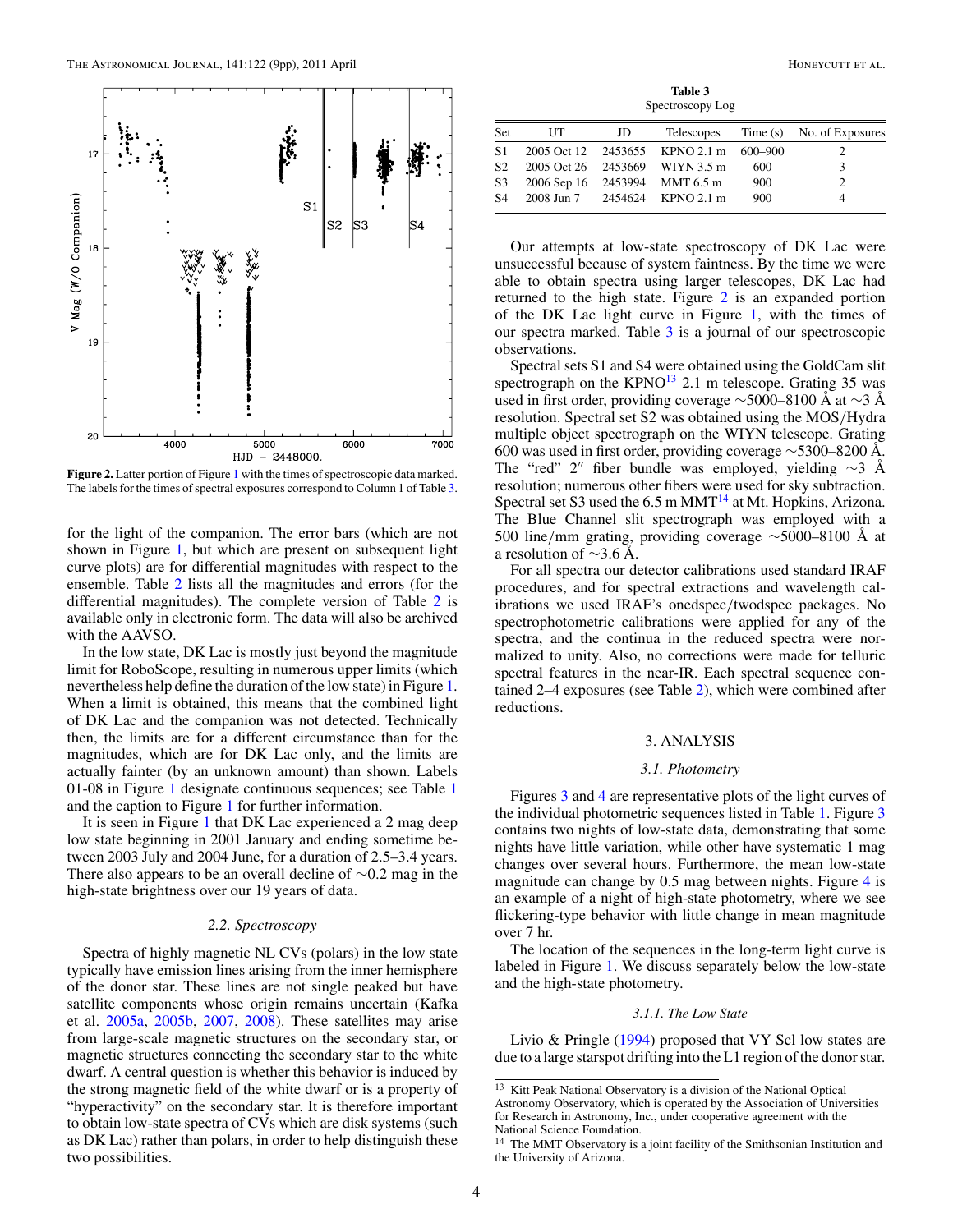<span id="page-6-0"></span>

**Figure 3.** Examples of low-state photometric sequences. The sequence notation refers to labels in Figure [1](#page-4-0) and Table [1.](#page-3-0) The *V* magnitudes have been corrected for the contribution of the close companion. This plot is for two sequences obtained 2001 December 18 (UT) and 2001 December 19 (UT). Error bars are plotted but are often too small to be seen.



**Figure 4.** Example of a high-state photometric sequence. The sequence notation refers to labels in Figure [1](#page-4-0) and Table [1.](#page-3-0) Note that the data in these two panels overlap somewhat. The *V* magnitudes have been corrected for the contribution of the close companion. This plot is for a sequence obtained 2006 October 01 (UT).

By analogy to sunspots (which are observed to have significantly lower gas densities than the surrounding photosphere) it was argued that a starspot at  $L1$  will greatly lower  $M$ , reducing the accretion luminosity and producing a VY Scl low state. VY Scl stars typically take a few tens of days to enter a low state. In the starspot hypothesis the ingress and egress timescales of low states are not well constrained because they depend on the poorly known drift rate of star spots on CV donor stars. Honeycutt & Kafka [\(2004\)](#page-10-0) reported that the shapes of many VY Scl ingress



**Figure 5.** Expanded view of the portion of Figure [1](#page-4-0) containing the ingress to the low state. The characterization of the shape of the ingress as two straight lines is adapted from the behavior of high-state*/*low-state transitions in numerous other VY Scl stars from Honeycutt & Kafka [\(2004\)](#page-10-0). The level of the low state is fixed at  $V = 19$  using data off the plot to the right (see Figure [1\)](#page-4-0), where the low-state magnitude varies between 18.5 and 19.5. The occasional RoboScope detections in near 18.5 in the plot are presumably the peaks of this distribution of low-state magnitudes.

and egress events were dual sloped, always being faster when fainter. It was argued that this effect is consistent with the starspot scenario in a number of respects, if the two slopes are associated with the passage of the umbral and penumbral portions of the starspot drifting across L1.

Figure [2](#page-5-0) shows a few data points on the decline of DK Lac into the low state, especially the early stages. However, later portions of the decline have few points because RoboScope does not reliably reach fainter than *V* ∼ 18. The recovery from the low state was almost totally missed. The low state had an amplitude of 2.0 mag and (taking into account the missing-data intervals) lasted between 2.5 and 3.4 years. Figure 5 shows an expanded portion of Figure [1](#page-4-0) where we have characterized the decline as two straight lines by appealing to the behavior of better-sampled high-state/low-state transitions of VY Scl stars in Honeycutt & Kafka [\(2004\)](#page-10-0). In that work it was found that, for  $\sim$ 40% of the observed transitions, a pronounced slope change occurred during the transition to and from the low state. That slope change was always in the sense that the transition was faster when fainter. The speed of the transitions was characterized by an *e*-folding time, *τ* . For 17 transitions having dual slopes in Honeycutt & Kafka [\(2004\)](#page-10-0), it was found that *τ*faint ranged from 3 to 40 days (with a mean of 15 days), while *τ*bright ranged from 4 to 160 days (with a mean of 52 days). For the straight lines plotted in Figure 5, we have for DK Lac  $\tau_{\text{faint}} = 12$  days and  $\tau_{bright}$  = 175 days, values within or near the range for other VY Scl stars.

The photometric sequences acquired during the low state fall naturally into two sets. Set 1 consists of three sequences obtained over a 21 night interval between 2001 December 18 and 2002 January 07 (Sequences 01-1 to 02-1 in Table [1\)](#page-3-0), while Set 2 consists of seven sequences obtained 20 months later, over an 18 night interval in 2003 June*/*July (sequences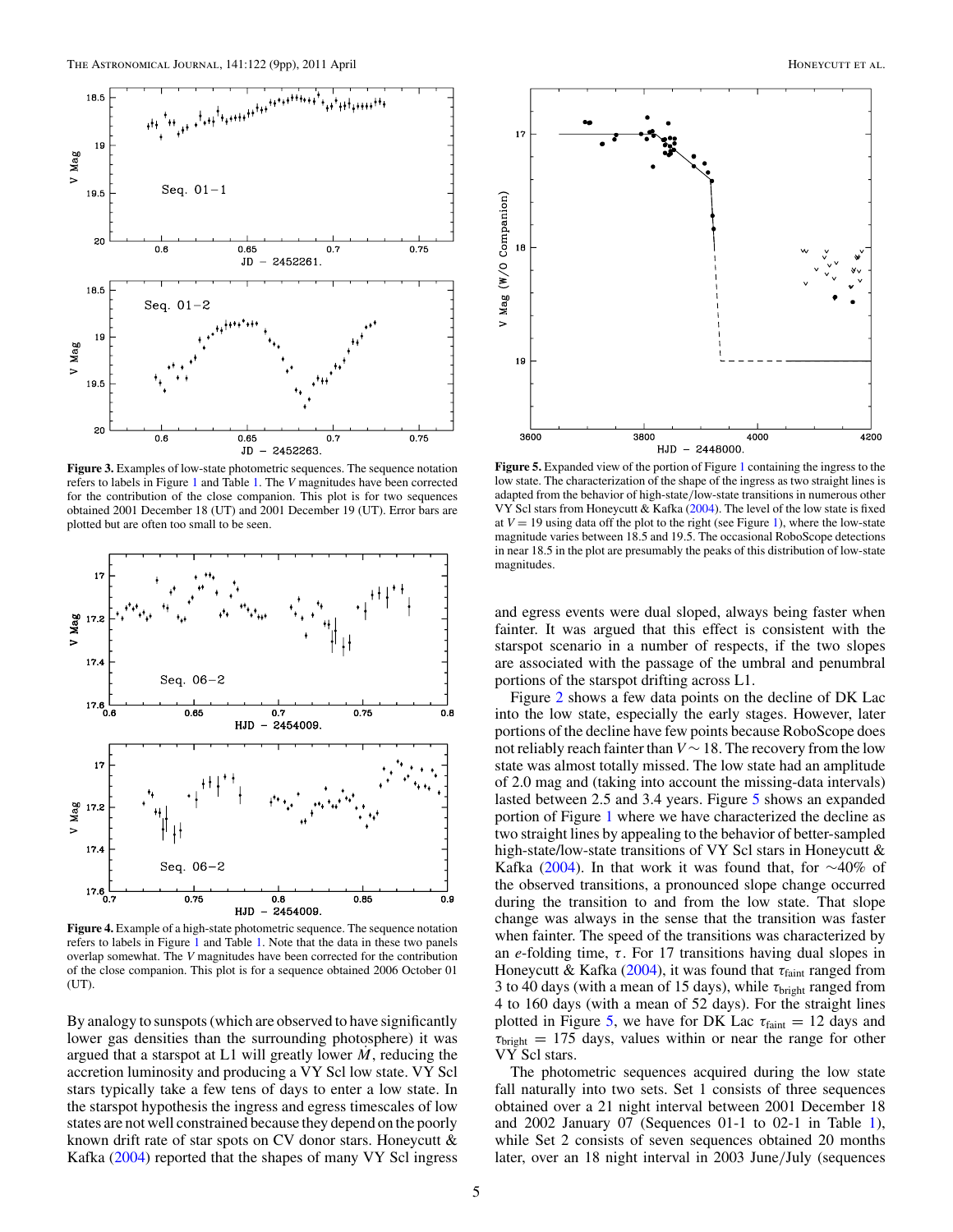<span id="page-7-0"></span>

**Figure 6.** Mean magnitude of the low-state sequences for Set 1 (left) and for Set 2. Sets 1 and 2 each encompass ∼3 weeks, separated by 1.5 years. The short error bars are for sdm and the longer ones for sdso.

03-1 to 03-7). Figure 6 shows the mean magnitudes for the sequences from 2001 to 2002 (Set 1) alongside a similar plot for the sequences from 2003 (Set 2). There does not appear to be any systematic change in the mean low-state brightness over these intervals. The short error bars (with caps) are for the standard deviation of the mean (sdm), showing that night-to-night variations substantially exceed the sdm of the individual sequences. The long error bars (without caps) are for the standard deviation of a single observation (sdso), which should be independent of the number of points in the sequence, measuring instead how "noisy" or "quiet" is each photometric sequence. There is no apparent systematic change in sdso as the low state progresses, nor any correlation of sdso with low-state mean magnitude. The mean value of sdso for the 10 low-state sequences is 0.16 mag, and the mean low-state magnitude is 19.0.

Our data provide little leverage to characterize the low-state night-to-night variations. Therefore, we searched for periodicities in the expected orbital period range of 1–12 hr, using data which we pre-whitened by adjusting the level of each sequence to a common mean magnitude. Periodograms (not shown) were constructed for a variety of groupings of the low-state data. In these power spectra there are no isolated peaks that stand out well from the noise and the arising background. Instead we see that the major power is distributed primarily between 2 and 3 hr for the 2001–2002 data, but primarily between 3 and 5 hr for the 2003 data. We folded the data on the highest peaks, but the resulting light curves did not provide any additional insight into the nature of the variations. When we constructed new periodograms by randomizing the magnitudes, keeping the same JDs, it was concluded that the excess power at these characteristic frequencies is real, as is the change in the characteristic timescale.

#### *3.1.2. The High State*

Periodograms of the high-state photometry were examined using pre-whitened data and a variety of data groupings. For



**Figure 7.** Average of two exposures of DK Lac obtained 2005 October 12 (UT) with the KPNO 2.1 m telescope (spectrum S1 as labeled in Figure [2](#page-5-0) and Table [3\)](#page-5-0). The continuum has been normalized to unity and the H*α* line profile is shown on an expanded scale. No corrections for atmospheric extinction have been applied; therefore the telluric absorption bands remain.



**Figure 8.** Like Figure 7 except average of three high-state exposures of DK Lac 2005 October 26 (UT) with the WIYN 3.5 m telescope (spectrum S2 as labeled in Figure [2](#page-5-0) and Table [3\)](#page-5-0).

the continuous sequences we find broad power from 2 to 3.5 hr, with somewhat isolated peaks at  $0.11162(5)$  and  $0.08431(3)$ day for some data groupings. The light curves folded on these two periods have sinusoidal amplitudes of ∼0.03 mag with superimposed scatter of ∼0.2 mag. It seems likely that all these "periods" are spurious, but we mention them for completeness.

The IU 0.41 m data of 1990–2002 consist of single exposures acquired at typical intervals of a few days. This cadence could hardly be more different than that for the sequenced photometry, which typically consists of 20–80 exposures over a few hr of a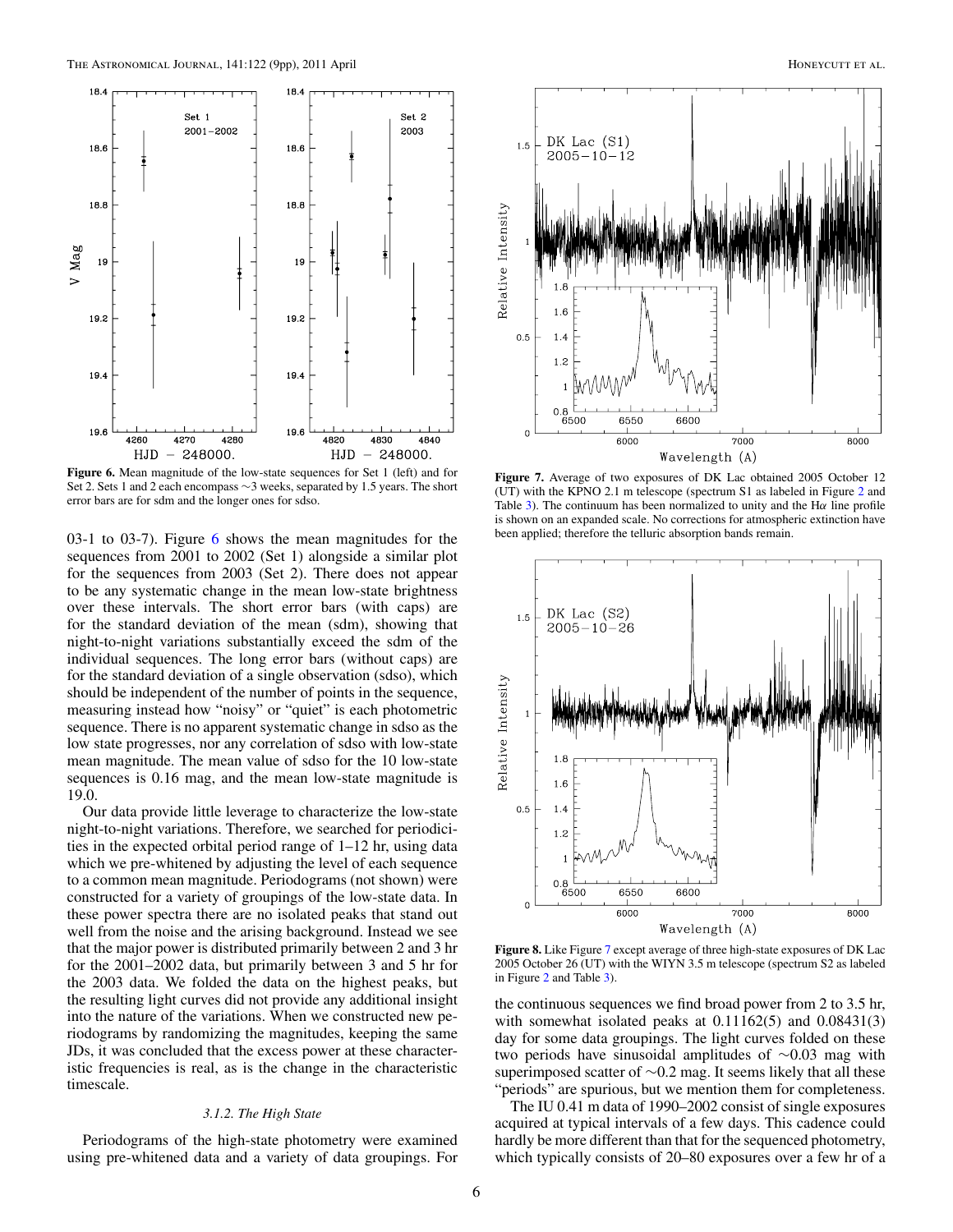

**Figure 9.** Like Figure [7](#page-7-0) except average of two high-state exposures of DK Lac 2006 September 16 (UT) with the MMT telescope (spectrum S3 as labeled in Figure [2](#page-5-0) and Table [3\)](#page-5-0).

given night (see Table [1\)](#page-3-0). The nights containing sequences are typical of conventionally scheduled observing runs, consisting of widely separated sets of several adjacent or nearly adjacent nights. The combination of these two cadences would seem to be ideal for establishing any reliable periodicities or quasiperiodicities, especially since the errors for the sequences and for the sampled photometry are similar. However, there are no significant peaks in common between the periodograms of the sequenced photometry and the sampled photometry, suggesting that no stable periodicities are present in the high-state data. Even the concentrated power between 2 and 3.5 hr seen in the periodograms of the sequence photometry is largely missing in the periodogram of the sampled photometry.

With regard to the  $B - V$  color of DK Lac in the high state, Szkody [\(1994\)](#page-10-0) reported 0.08 and Ringwald et al. [\(1996\)](#page-10-0) gave 0.1. Ringwald et al. also provide  $E_{B-V} = 0.45$ , which implies an intrinsic color corresponding to a blackbody with  $T \gtrsim 50,0000°$ .

As for the DK Lac high-state spectra, Figures [7–](#page-7-0)10 show the combined spectra for sets S1–S4. The best S*/*N is found in S3 (Figure 9), although it has some residual near-IR fringing longward of H*α*. In S3 we see in emission H*α*, He i 5876, and He i 6676. He i 6676 is also visible in S2 (Figure [8\)](#page-7-0) and S4 (Figure 10). The NaD doublet is in absorption with a total equivalent width of 1.8 Å.

#### 4. DISCUSSION

Distance, extinction, and  $M_V$  are not well known for DK Lac. Duerbeck [\(1981\)](#page-10-0), using a calibration of light curve decay time with luminosity (along with an adopted extinction of 1.2 mag), estimates a distance of  $1500 \pm 200$  pc, while Slavin et al. [\(1995\)](#page-10-0) used the method of nebular expansion parallax to derive  $3900 \pm 500$  pc. In our spectrum S3 the equivalent width (EW) of Na D1 is 0.83 Å. Using the calibration found in Munari & Zwitter [\(1997\)](#page-10-0) we find  $A_V = 1-3$  mag. This wide range is due to saturation effects along with uncertainties introduced by unresolved multiple line components. Using the nebular expansion parallax distance and adopting  $A_V = 1.2 \pm 0.2$ , we



**Figure 10.** Like Figure [7](#page-7-0) except average of four high-state exposures of DK Lac 2008 June 07 (UT) with the KPNO 2.1 m telescope (spectrum S4 as labeled in Figure [2](#page-5-0) and Table [3\)](#page-5-0).

find  $M_{V, \text{max}} = -9.1 \pm 0.4$  and  $M_V = 2.9 \pm 0.4$  59 years after the outburst, in 2009. These  $M_V$  values are consistent with results for other novae at maximum and for old novae decades after the nova (Warner [1995\)](#page-10-0).

The extinction is unlikely to be much higher than our adopted value because then the intrinsic color becomes too blue for a blackbody, requiring the assumption of strong emission lines or other non-thermal contributions to the *B*−*V* color. Interestingly, the color of DK Lac assumed an even bluer value of  $-0.17$ in the low state. This result is difficult to understand. Most CVs become redder in the optical when accretion luminosity falls, as the cool secondary star begins to dominate. Perhaps the secondary star in DK Lac is of particularly low luminosity and*/* or the accretion luminosity did not disappear completely. This blue color in the low state is based on only a single measurement, but nevertheless appears secure (see Section [2.1\)](#page-2-0).

The inclination of the system can be estimated using the calibrations found in Warner [\(1986\)](#page-10-0). Using the correlation of Hα EW with orbital inclination, we find that  $i = 0^{\circ} - 50^{\circ}$  for DK Lac. The correlation of  $M_V$  with disk inclination is more confining, yielding  $i = 0^\circ - 25^\circ$ . It seems clear that the disk of DK Lac is presented nearly face-on. This may account for the lack of any orbital signature in the photometry reported in this paper. The effect of various kinds of non-axisymmetric accretion structure(s) on the light curve is minimized when the portions of the disk seen by the observer are always in view, as is the case at low orbital inclination.

In fact both the high-state and the low-state photometry appear random in nature, though perhaps with preferred timescales. For the sampled high-state photometry obtained prior to the low state, pre-whitened by observing season, the rms scatter is 0.094 mag. For the sequenced high-state photometry after the low state, pre-whitened by sequence, the rms scatter is 0.085 mag. Let us take 0.09 mag rms as the characteristic scatter (flickering), during the high state, to be compared to 0.16 mag rms in the low state.

VY Scl stars do not often stay in the low state long enough to characterize their low-state variations, but when they do (e.g.,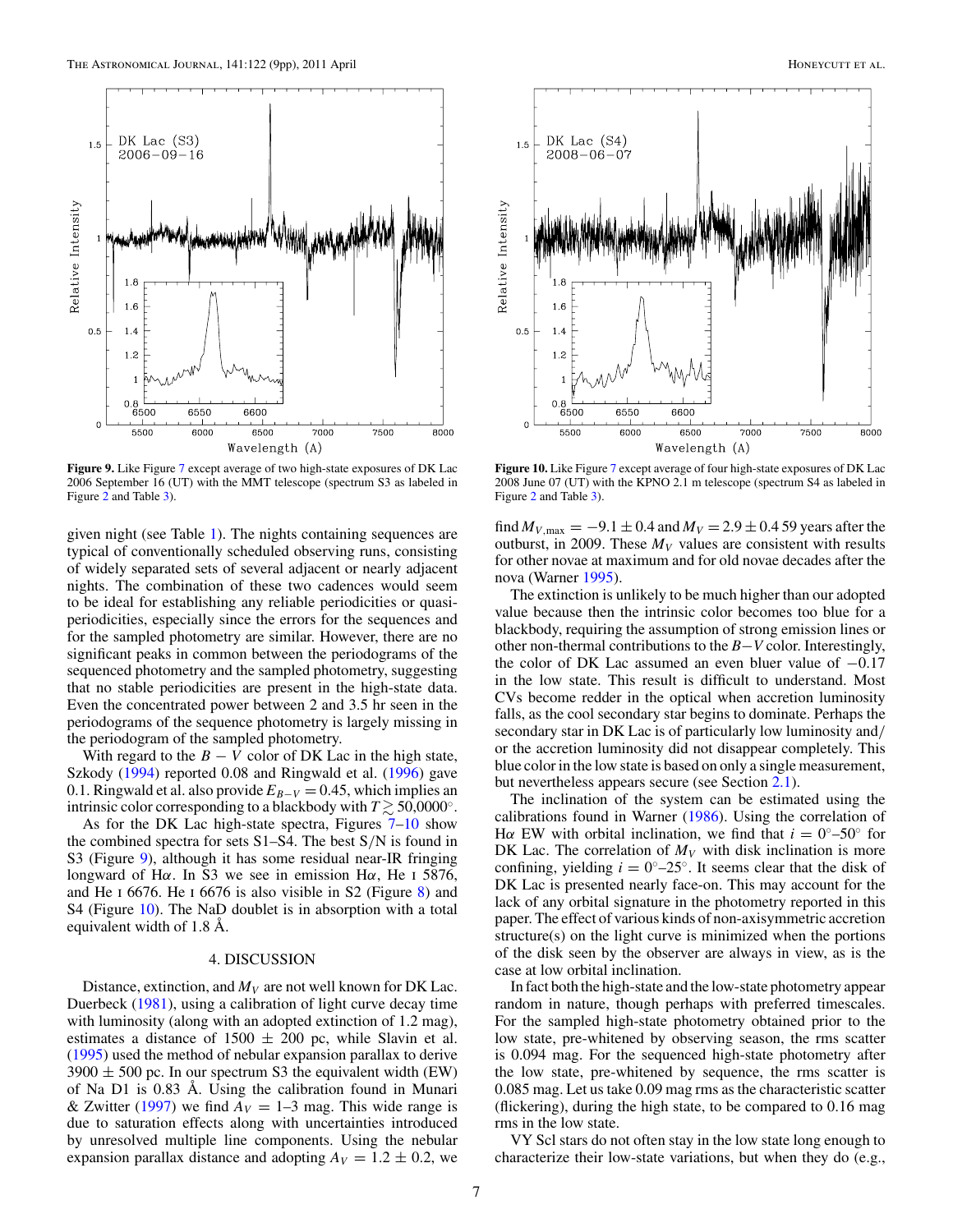MV Lyr in Honeycutt & Kafka [2004\)](#page-10-0) the light curve seems flat to within ∼0.15 mag, with brief 0.5 mag flares superimposed. This behavior is similar to that seen in polars, where the low states are more frequent (see low-state light curves of AM Her, ST LMi, and AR UMa in Kafka & Honeycutt [2005\)](#page-10-0). Schmidtke et al. [\(2002\)](#page-10-0) report on sequenced photometry obtained as LQ Peg recovered from a low state, finding 0.09 mag variations, with no coherent signal between 1 and 6 hr; these sequences were obtained roughly midway up the recovery to the high state. Schmidtke et al. [\(2002\)](#page-10-0) found that as LQ Peg brightened from 15.8 to 14.5 the flickering decreased from 0.09 to 0.02 mag. This is in the same sense as the change we find in DK Lac. However, as DK Lac brightened from 19.0 to 17.0, the amount of flickering declined from 0.16 to 0.09 mag, a less extreme change than seen in LQ Peg. Schmidke et al. also found that the flickering was a constant fraction of the intensity as the system recovered from the low state. That is clearly not the case in DK Lac, in which the high-state rms variation expressed in intensity units is 3–4 times the low-state rms variation in intensity units.

The hibernation scenario for cyclic nova episodes (see Shara [1989](#page-10-0) for a review) holds that at some point after the nova outburst accretion drops to a near zero, a state known as hibernation; the system is thought to remain in hibernation for most of the interval between nova outbursts. Advantages of hibernation include reducing the mean accretion rate to levels needed to allow the next thermonuclear runaway and providing consistency between nova rates and cataloged CVs because of the inconspicuous nature of hibernating systems. The scenario has received criticisms (e.g., Naylor et al. [1992\)](#page-10-0) but remains a topic of considerable interest (e.g., Martin & Tout [2005\)](#page-10-0). The fact that post-nova systems fade by 1–2 mag per century following the nova (Vogt [1990;](#page-10-0) Duerbeck [1992\)](#page-10-0) is consistent with the hibernation scenario, but it may also be the case that the onset of low states marks the transition into hibernation.

At least one other old novae has had a low state subsequent to the nova outburst. V533 Her (Nova Her 1963) experienced two prominent low states in 1995 June and 1996 January, each lasting 2–3 months, with depths of 1.5 mag (Honeycutt & Kafka [2004\)](#page-10-0). These V533 Her low states were too brief for in-depth study. The DK Lac and V533 Her low states occurred 51 years and 32 years, respectively, after the nova. Neither system was monitored regularly prior to 1990, so other low states might have been missed. Honeycutt & Kafka found that in 12 years of monitoring 65 old novae and NL CVs, ∼15% showed at least one low state exceeding 1.5 mag. Statistics for the old novae portion of the sample are not as good as desired, but there is nevertheless no evidence that the rate of low states in old novae (2 of  $\sim$ 24) is any different from that for NLs, at least when the old novae are examined 30–60 years after the nova. One might expect that if low states mark the manner in which old novae approach hibernation, then low states would be more frequent and*/*or more prolonged as the old novae became NLs. Our tentative conclusion is that low states are unrelated to hibernation, as supported by the fact that the low state in Figure [1](#page-4-0) seems to be photometrically independent of the slow high-state decline, appearing to simply be superimposed on the light curve as an independent phenomenon. This is consistent with low states being due to a short-term effect rather than part of an evolutionary progression, the migration of starspots under the inner Lagrangian point (Livio & Pringle [1994\)](#page-10-0) being a wellregarded mechanism.

Ignoring the low-state interruption, the brightness of DK Lac is seen in Figure [1](#page-4-0) to decline rather smoothly by 0.2 mag over



**Figure 11.** Equivalent width of H*α* in DK Lac as a function of JD, 1991–2008. The inset shows the most recent data points at sufficient scale to separate a closely spaced pair.

19 years. Activity cycles on the secondary stars of CVs have long been suspected to modulate the mass transfer rate and hence change the brightness of CVs on timescales of decades (e.g., Warner [1988;](#page-10-0) Bianchini [1990;](#page-10-0) Richman et al. [1994;](#page-10-0) Ak et al. [2001\)](#page-10-0). However, we do not think that this effect is responsible for the 0.2 mag decline, for two reasons. First, there is no inflection in the decline as might be expected for cyclic behavior shorter than three decades. Second, the decline rate is consistent with the rate found for other old novae many decades after outburst. For nine old novae Duerbeck [\(1992\)](#page-10-0) finds a mean rate of decline 50 years after outburst of  $10 \pm 3$  mmag per year. This is attributed to the slow decline of irradiation-induced mass transfer and is concluded to be consistent with the hibernation hypothesis. The rate in DK Lac is 10.5 mmag per year, fully consistent with the behavior of other post-novae.

Over roughly the same interval in which the continuum of DK Lac declines by 0.2 mag, the EW of H*α* declines by  $\sim$ 2×. Because the continuum is falling at the same time, this weakening of H*α* is actually even more pronounced. In Figure 11, we plot the EW of H*α* versus JD, where we have added a 1991 data point from Ringwald et al. [\(1996\)](#page-10-0). The suggestion of a linear decline in H*α* EW over 16 years is intriguing, but needs confirmation. The initial fall in *M*˙ (and therefore in system brightness) following the nova eruption is thought to be due to declining irradiation of the donor star as the white dwarf cools following the nova eruption (Duerbeck [1992,](#page-10-0) and references therein). The hibernation scenario (Shara [1989\)](#page-10-0) holds that *M*˙ continues to fall even further, taking the system through the dwarf nova (DN) regime and finally into a detached binary state with little or no accretion luminosity. In general, the EW of DN emission lines is greater than that of emission lines in old novae, opposite to the trend in Figure 11. Therefore, we suggest that the emission lines in DK Lac arise mostly from the illuminated secondary star rather than from the accretion disk. The breadth of the emission lines in DK Lac are small (FWHM<sub>Hα</sub> = 12 Å, FWHM<sub>He<sub>I</sub> = 8 Å) compared to most</sub> old nova. While much of the narrowness can be attributed to the